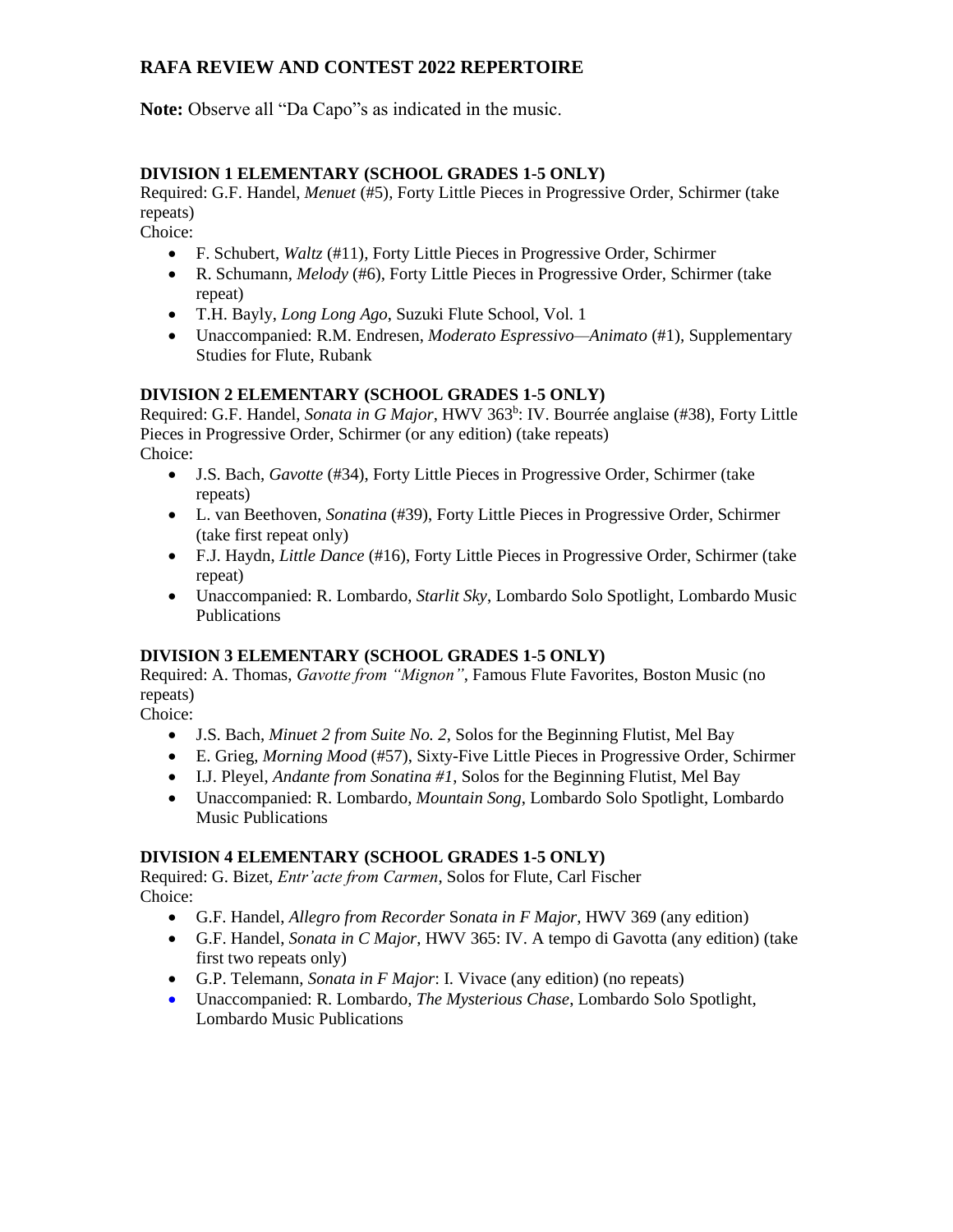**Note:** Observe all "Da Capo"s as indicated in the music.

### **DIVISION 1 MIDDLE/HIGH SCHOOL (SCHOOL GRADES 6-12)**

Required: M. Hauser, *Berceuse*, Famous Flute Favorites, Hal Leonard (take repeat) Choice:

- J.S. Bach, *Musette*, Famous Flute Favorites, Hal Leonard
- R. Schumann, *Melody* (#6)*,* Forty Little Pieces in Progressive Order, Schirmer (take repeat)
- P. Tchaikovsky, *Chanson Triste* (#4), Sixty-Five Little Pieces in Progressive Order, Schirmer
- Unaccompanied: R. Lombardo, *Glory and Honor,* Lombardo Solo Spotlight, Lombardo Music Publications

### **DIVISION 2 MIDDLE/HIGH SCHOOL (SCHOOL GRADES 6-12)**

Required: J.F. Haydn, *Rondo* (#64), Sixty-Five Little Pieces, Schirmer Choice:

- J.S. Bach, *Gavotte* (#34), Forty Little Pieces in Progressive Order, Schirmer (take repeats)
- J. Demersseman, *Neapolitan Melody*, First Solos for the Flute Player, Schirmer
- F.J. Haydn, *Little Dance* (#16), Forty Little Pieces in Progressive Order, Schirmer (take repeat)
- Unaccompanied: R. Lombardo, *Mountain Song*, Lombardo Solo Spotlight, Lombardo Music Publications

#### **DIVISION 3 MIDDLE/HIGH SCHOOL (SCHOOL GRADES 6-12)**

Required: J. Andersen, *Elegie*, Op. 55 No. 1, Rubank Book of Flute Solos/Easy, Hal Leonard Choice:

- A. Dvořák, *Humoresque* (#1), Suzuki Flute School, Vol. 3
- X. Scharwenka, *Gavotte*, Famous Flute Favorites, Boston Music
- A. Woodall, *Serenade* (#5), Suzuki Flute School, Vol. 3
- Unaccompanied: R.M. Endresen, *Animato* (#26), Supplementary Studies for Flute, Rubank

#### **DIVISION 4 MIDDLE/HIGH SCHOOL (SCHOOL GRADES 6-12)**

Required: G. Bizet, *Entr'acte from Carmen*, Solos for Flute, Carl Fischer Choice:

- E. Köhler, *Marsch der Aengstlichen* Op. 37
- W. Popp, *Nightingale Serenade*
- G.P. Telemann, *Sonata in G Major*: II. Allegro (any edition)
- Unaccompanied: E. Köhler, *The Spinning Wheel* (#15), Twenty-Five Romantic Etudes Op. 66 (any edition)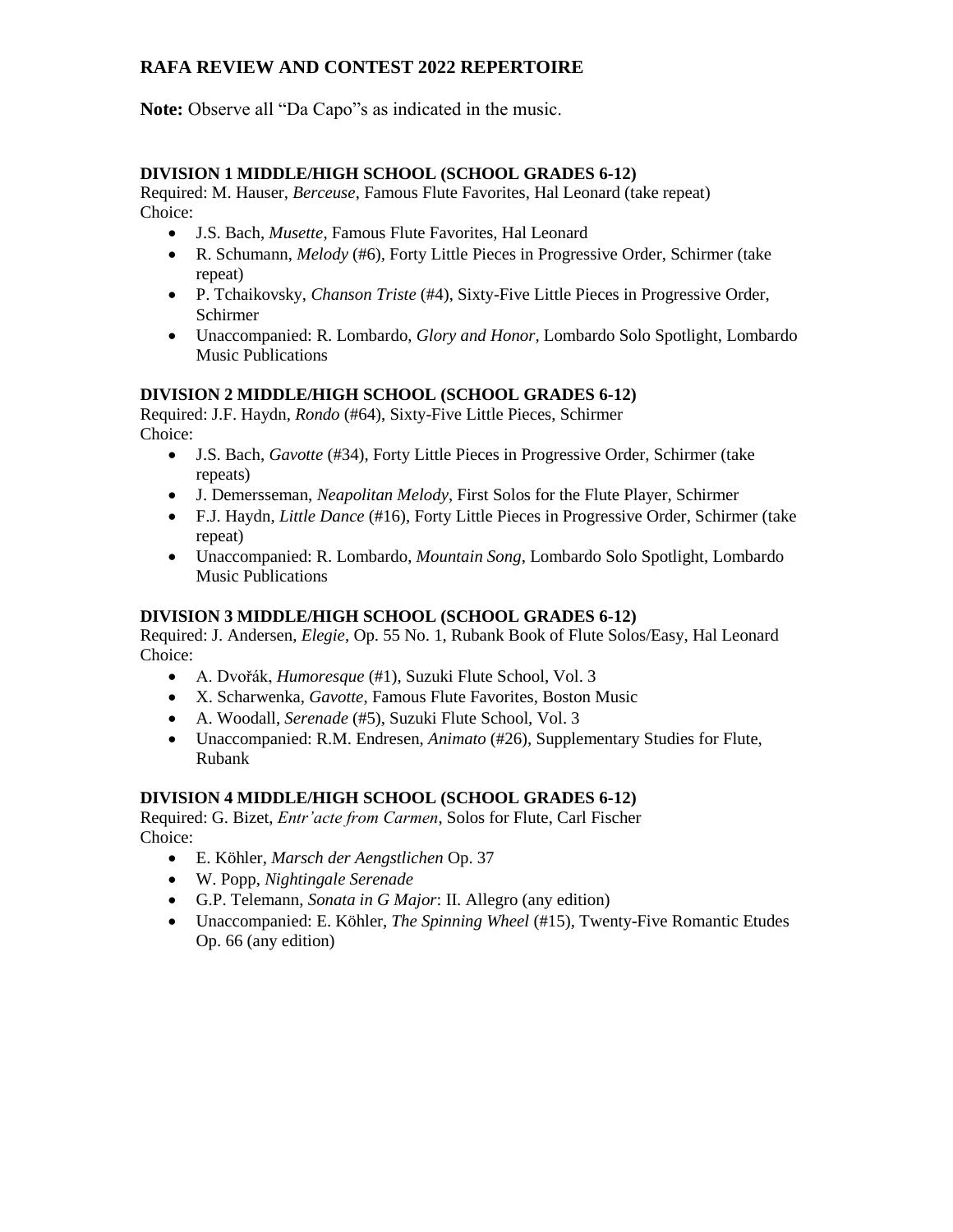**Note:** Observe all "Da Capo"s as indicated in the music.

## **DIVISION 5 MIDDLE/HIGH SCHOOL (SCHOOL GRADES 6-12)**

Required and unaccompanied: C. Debussy, *Syrinx* Choice:

- J.S. Bach, *Sonata in C Major*, BWV 1033: II. Allegro (take repeats)
- J.S. Bach, *Sonata in E Flat Major*, BWV 1031: III. Allegro (no repeats)
- J.S. Bach, *Sonata in G Minor*, BWV 1020: I. Allegro
- A. Bon di Venezia, *Sonata VI in G Major*: II. Allegro (no repeats)
- G.F. Handel, *Sonata in C Major*, HWV 365: II. Allegro

### **DIVISION 6 MIDDLE/HIGH SCHOOL (SCHOOL GRADES 6-12)**

Required: W.A. Mozart, *Concerto in G Major*, K. 313: I. Allegro maestoso (with cadenza) Choice:

- J.S. Bach, *Sonata in E Minor,* BWV 1034: III. Andante
- J.S. Bach, *Sonata in E Major*, BWV 1035: III. Siciliano (take repeats)
- A. Bon di Venezia, *Sonata V in G Minor*: I. Allegretto
- J.J. Quantz, *Concerto in G Major*: II. Arioso
- Unaccompanied: C.P.E. Bach, *Sonata in A Minor*, Wq. 132: I. Poco adagio

### **DIVISION 7 MIDDLE/HIGH SCHOOL (SCHOOL GRADES 6-12)**

Required: G. Faure, *Fantasie*

Choice:

- S. Gubaidulina, *Klänge des Waldes*
- B. Martinu, *First Sonata*: I. Allegro Moderato
- S. Prokofiev, *Sonata in D Major*, Op. 94: I. Andantino (no repeat)
- O. Taktakishvili, *Sonata*: III. Allegro Scherzando
- Unaccompanied: K. Hoover, *Winter Spirits*

## **DIVISION 8 MIDDLE/HIGH SCHOOL (SCHOOL GRADES 6-12)**

Required: H. Dutilleux, *Sonatine* Choice and unaccompanied:

- K. Fukushima, *Mei*
- K. Hoover, *Kokopeli*
- S. Ran, *East Wind*
- T. Takemitsu, *Air*
- E. Varese, *Density 21.5*

#### **UNDERGRADUATE DIVISION 5**

Required: A. Vivaldi, *Concerto in D Major,* Op. 10, No. 3 (Il Cardellino): I. Allegro Choice:

- C.W. Gluck, *Minuet and Dance of the Blessed Spirits* (no repeats)
- W.A. Mozart, *Andante in C*, K. 315 (with cadenza)
- J.J. Quantz, *Concerto in G Major*: II. Arioso
- Unaccompanied: C.P.E. Bach, *Sonata in A Minor*, Wq. 132: II. Allegro
- Unaccompanied: U. Kay, *Prelude*